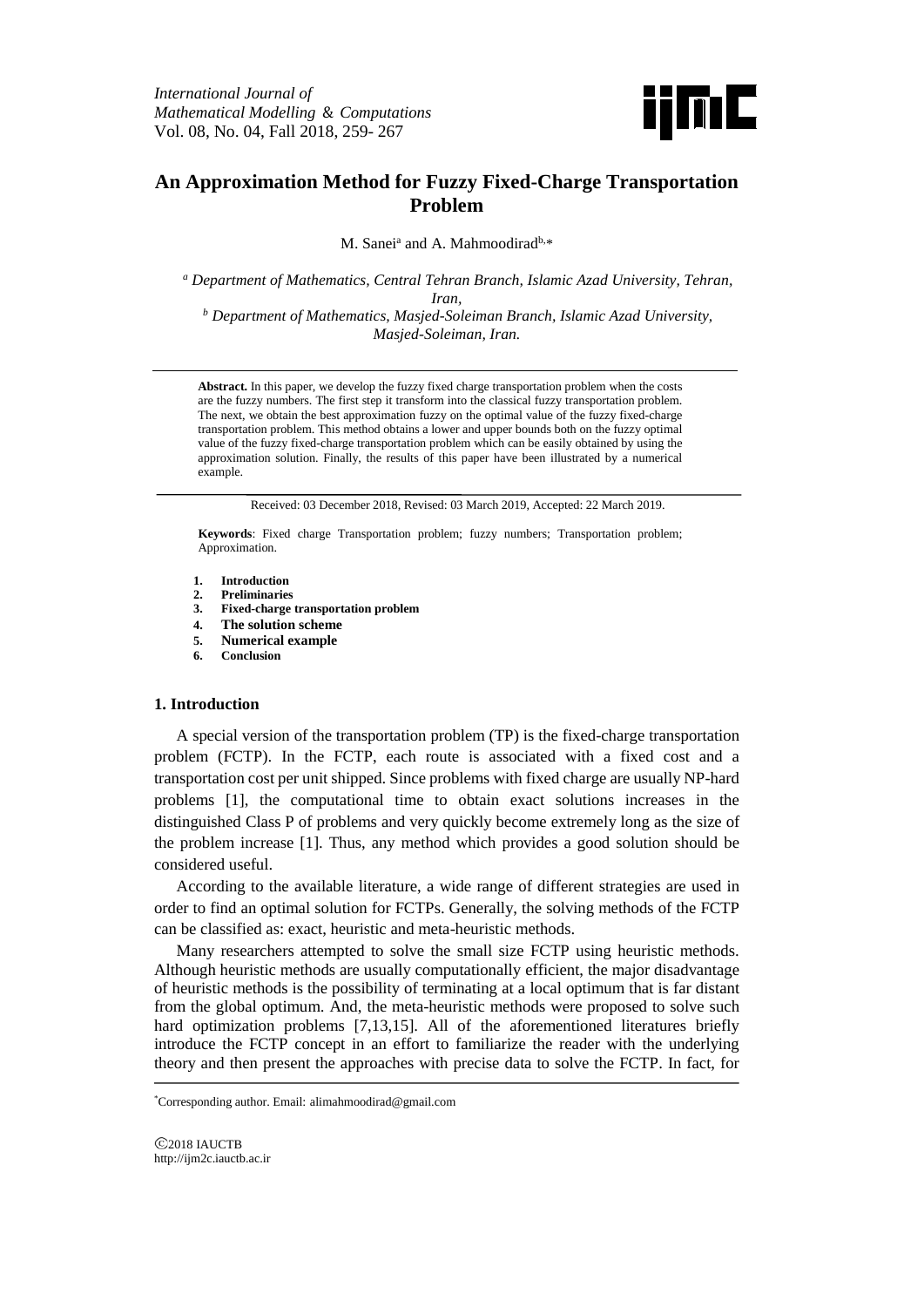each possible transportation pattern in the real world, some or all the parameters are not only well-defined, precise data, but also vague or fuzzy data [8,14,17]. Zadeh [18] presented the fuzzy set theory for the first time to handle the unclarity of human's decision making. The role of fuzzy sets in decision processes is best described in the original statements of Bellman and Zadeh [3]. Thus, decision processes are better described and solved by using fuzzy set theory, rather than precise approaches [12]. To this end, the application of the fuzzy set theory to the linear programming and multi-criteria decision making problems was proposed by Zimmermann [19]. Chanas et al. [5] presented a fuzzy linear programming model to solve TP with fuzzy supply and demand values. Chanas and Kuchta [6] developed an algorithm to obtain the optimal solution based on type of TPs with fuzzy coefficients. Kaur and Kumar [11] tried to propose a new approach to solve a special type of fuzzy TPs by representing the transportation costs as generalized trapezoidal fuzzy numbers (GTFNs). As far as we know, with regard to solve the fuzzy fixed-charge transportation problem (FFCTP), no research has been done. Therefore, any method which provides a good solution for it will be distinguished. In order to, the present paper, first, tries to convert the FFCTP into the fuzzy transportation problem (FTP) by using the development of Balinski's formula. This becomes a linear version of the FFCTP for the next stage, and then, tries to obtain a fuzzy initial basic feasible solution and optimal solution both of the linear version of the FFCTP by using one of the well-known methods, such as generalized north-west corner method, generalized fuzzy least-cost method, generalized fuzzy Vogel's approximation method and fuzzy modified distribution method [11].

Most of the literatures on the FTP topic are only concerned with the normal fuzzy numbers instead of the generalized fuzzy numbers. They, first, try to convert the generalized fuzzy numbers into the normal fuzzy numbers by using the normalization process and then try to solve the real life problems by considering them. There is a serious disadvantage of the normalization process [10]. But in many real-world applications, it is not possible to restrict the membership function to the normal form, and we should avoid it. To this end, a method which is called the best approximation method is proposed to find an approximation solution close to the optimal solution for the FFCTP when the transportation cost and fixed cost are the GTFNs. The proposed method obtains a lower and upper bounds both on the fuzzy optimal value of the FFCTP which can be easily obtained by using the approximation solution. This is an important advantage of the proposed method.

The rest of the paper is organized as follows: in Section 1, some basic definitions and arithmetic operations between two the GTFNs are reviewed. Then, formulation of the fixed-charge transportation problem is recalled. Later, The FFCTP is presented. In the next section, we proposed the best approximation method to the FFCTP. To explain the method, a numerical example is solved in section 3. Finally conclusions are pointed out in the last section.

### **2. Preliminaries**

In this section, we briefly review some fundamental definitions and basic notation of the fuzzy set theory in which will be used in this paper.

**Definition 2.1** (Kaufmann & Gupta, 1988) If *X* is a collection of objects denoted generically by *x*, then a fuzzy set in *X* is a set of ordered pairs,  $\tilde{A} = \{(x, \tilde{A}(x)) | x \in X\}$ , where  $\hat{A}(x)$  is called the membership function which associates with each  $x \in X$  a number in [0,1] indicating to what degree x is a number.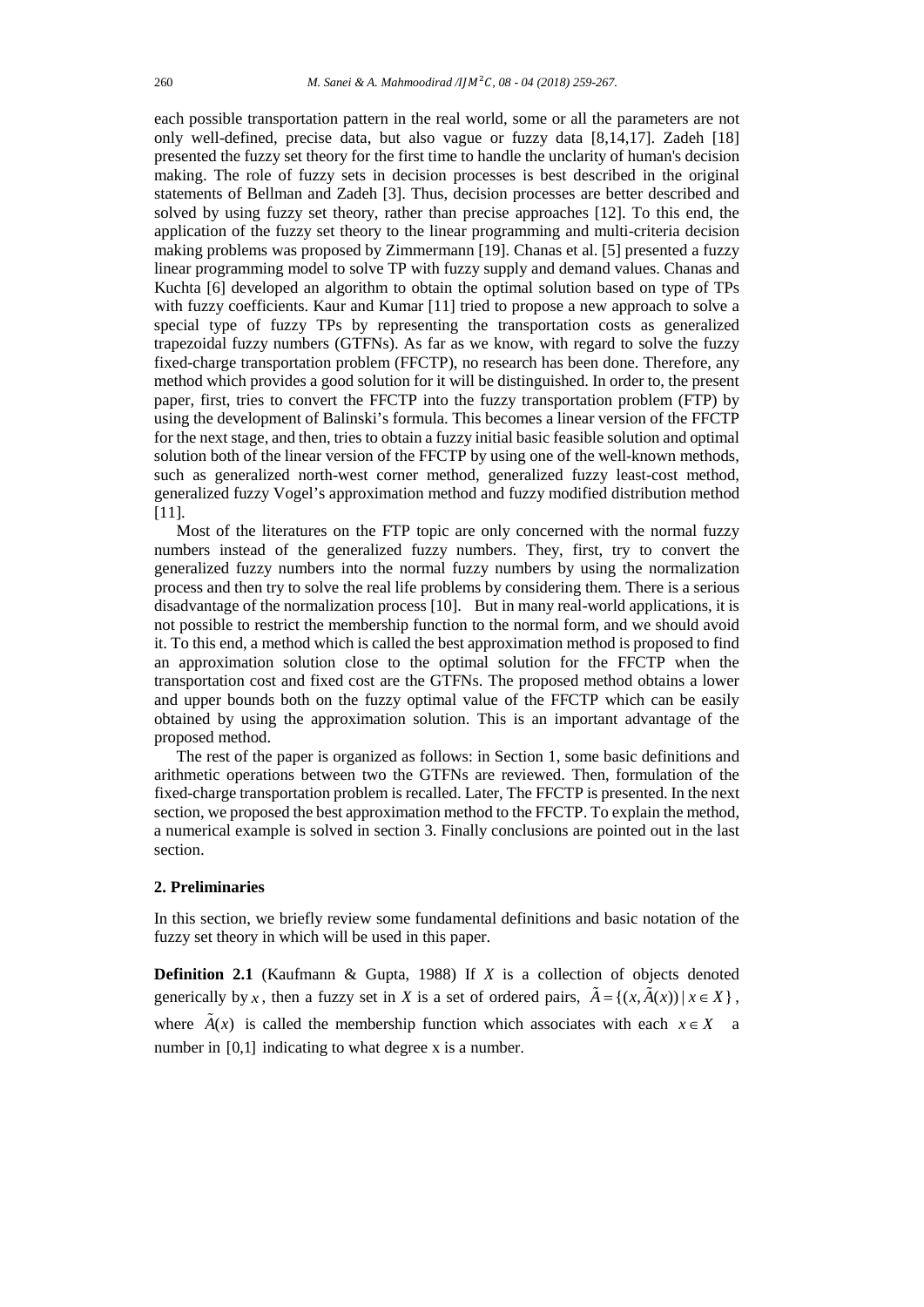**Definition 2.2** ([10]) A fuzzy set  $\tilde{A}$  on  $\mathbb{R}$  is a fuzzy number if the following conditions hold:

(a) Its membership function is piecewise continuous function.

(b) There exist three intervals  $[a,b]$ ,  $[b,c]$  and  $[c,d]$  such that  $\tilde{A}$  is strictly increasing on  $[a,b]$ , equal to 1 on  $[b,c]$ , strictly decreasing on  $[c,d]$  and equal to 0 elsewhere.

**Definition 2.3** ([10]) A fuzzy number  $\tilde{A} = (a, b, c, d)$  is said to be a trapezoidal fuzzy number (TFN) if its membership function is given by

$$
\tilde{A}(x) = \begin{cases}\n\frac{x-a}{b-a}, & a \leq x < b \\
1, & b \leq x \leq c \\
\frac{x-d}{c-d}, & c < x \leq d \\
0, & \text{otherwise}\n\end{cases}
$$

**Definition 2.4** ([4]) A fuzzy set  $\tilde{A}$ , defined  $\mathbb{R}$ , is said to be generalized fuzzy number if the following conditions hold:

(a) Its membership function is piecewise continuous function.

(b) There exist two intervals  $[a,b]$  and  $[c,d]$  such that  $\tilde{A}$  is strictly increasing on  $[a,b]$ and strictly decreasing on  $[c, d]$ .

(c)  $\hat{A}(x) = w$  For all  $x \in [a,b]$  where  $0 \le w < 1$ .

**Definition 2.5** ([4]) A fuzzy number  $\tilde{A} = (a, b, c, d; w)$  is said to be a generalized trapezoidal fuzzy number (GTFN) if its membership function is given by

$$
\tilde{A}(x) = \begin{cases}\nw \frac{x-a}{b-a}, & a \le x < b \\
w, & b \le x \le c \\
w \frac{x-d}{c-d}, & c < x \le d \\
0, & otherwise\n\end{cases}
$$

If  $w=1$ , then the GTFN  $\tilde{A} = (a,b,c,d;w)$  is called a TFN and denoted as  $\tilde{A} = (a,b,c)$ .

Let 
$$
\tilde{A} = (a_1, b_1, c_1, d_1; w_1)
$$
 and  $\tilde{B} = (a_2, b_2, c_2, d_2; w_2)$  be two GTFNs. Define,  
\n $\tilde{A} \oplus \tilde{B} = (a_1 + a_2, b_1 + b_2, c_1 + c_2, d_1 + d_2; w)$  where  $w = \min\{w_1, w_2\}$   
\n $\tilde{A} \ominus \tilde{B} = (a_1 - d_2, b_1 - c_2, c_1 - b_2, d_1 - a_2; w)$  where  $w = \min\{w_1, w_2\}$ ,  
\n $\theta \tilde{A} = \begin{cases} (\theta a_1, \theta b_1, \theta c_1, \theta d_1; w_1) & \theta > 0, \\ (\theta d_1, \theta c_1, \theta b_1, \theta a_1; w_1) & \theta < 0, \end{cases}$ 

# 2.1 *Ranking function*

A ranking function is suited to compare the fuzzy numbers. A ranking function is defined as,  $R: F(\mathbb{R}) \to \mathbb{R}$ , where  $F(\mathbb{R})$  is a set of fuzzy numbers, that is, a mapping which maps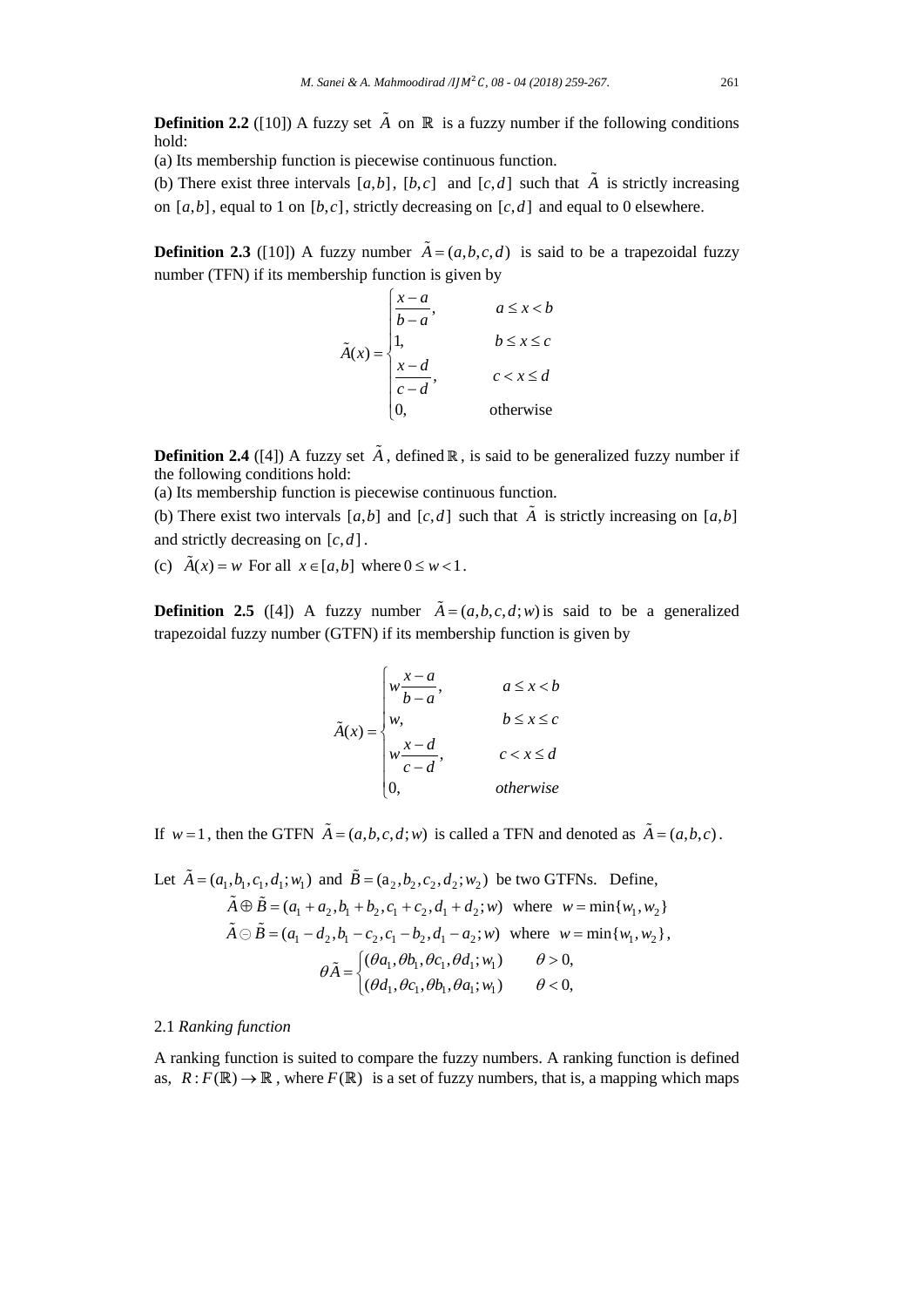each fuzzy number into the real line. Now, suppose that  $\tilde{A}$  and  $\tilde{B}$  be two GTFNs. Therefore,

1.  $R(\tilde{A}) > R(\tilde{B})$  iff  $\tilde{A} > \tilde{B}$  i.e., minimum  $\{\tilde{A}, \tilde{B}\} = \tilde{B}$ , 2.  $R(\tilde{A}) < R(\tilde{B})$  iff  $\tilde{A} < \tilde{B}$  i.e., minimum  $\{\tilde{A}, \tilde{B}\} = \tilde{A}$ , 3.  $R(\tilde{A}) = R(\tilde{B})$  iff  $\tilde{A} \approx \tilde{B}$  i.e., minimum  $\{\tilde{A}, \tilde{B}\} = \tilde{A} = \tilde{B}$ .

**Remark 2.1** ([4]) Let  $\tilde{A} = (a_1, b_1, c_1, d_1; w_1)$  be any GTFN, Then

$$
R(\tilde{A}) = w_1(\frac{a_1 + b_1 + c_1 + d_1}{4}).
$$

Now, let  $\tilde{A} = (a_1, b_1, c_1, d_1; w_1)$  and  $\tilde{B} = (a_2, b_2, c_2, d_2; w_2)$  be two GTFNs, then to compare  $\tilde{A}$  and  $\tilde{B}$ , we use the following steps [11]. 1. Find  $w =$  minimum  $(w_1, w_2)$ .

2. Find  $R(\tilde{A}) = w(\frac{a_1 + b_1 + c_1 + d_1}{4})$ , and  $R(\tilde{B}) = w(\frac{a_2 + b_2 + c_2 + d_2}{4})$ . 3. i) If  $R(\tilde{A}) > R(\tilde{B})$  then  $\tilde{A} > \tilde{B}$ , ii) If  $R(\tilde{A}) < R(\tilde{B})$  then  $\tilde{A} < \tilde{B}$ , iii) If  $R(\tilde{A}) = R(\tilde{B})$  then  $\tilde{A} \approx \tilde{B}$ .

### **3. Fixed-charge transportation problem**

Consider a TP with m sources and n destinations. Each of the source  $i = 1, 2, ..., m$  has  $S_i$  units of supply, and each the destination  $j = 1, 2, ..., n$  has a demand of  $D_j$  units and also, each of the m source can ship to any of the n destinations at a shipping cost per unit  $c_{ij}$  plus a fixed cost  $f_{ij}$  assumed for opening this route  $(i, j)$ . Let  $x_{ij}$  denote the number of units to be shipped from the source  $i$  to the destination  $j$ . We need to determine which routes are to be opened and the size of the shipment on those routes, so that the total cost of meeting demand, given the supply constraints, is minimized. Then, the FCTP is the following mixed integer programming problem [2].

Min 
$$
\sum_{i=1}^{m} \sum_{j=1}^{n} (c_{ij}x_{ij} + f_{ij}y_{ij})
$$
  
s.t.  $i = 1, 2, ..., m,$   

$$
\sum_{j=1}^{m} x_{ij} = S_i,
$$
 $i = 1, 2, ..., m,$   

$$
\sum_{i=1}^{m} x_{ij} = D_j,
$$
 $j = 1, 2, ..., n,$   

$$
x_{ij} \ge 0,
$$
 $i = 1, 2, ..., m, j = 1, 2, ..., n,$   

$$
y_{ij} = \begin{cases} 1, & x_{ij} > 0, & i = 1, 2, ..., m, j = 1, 2, ..., n, \\ 0, & o.w. \end{cases}
$$
(1)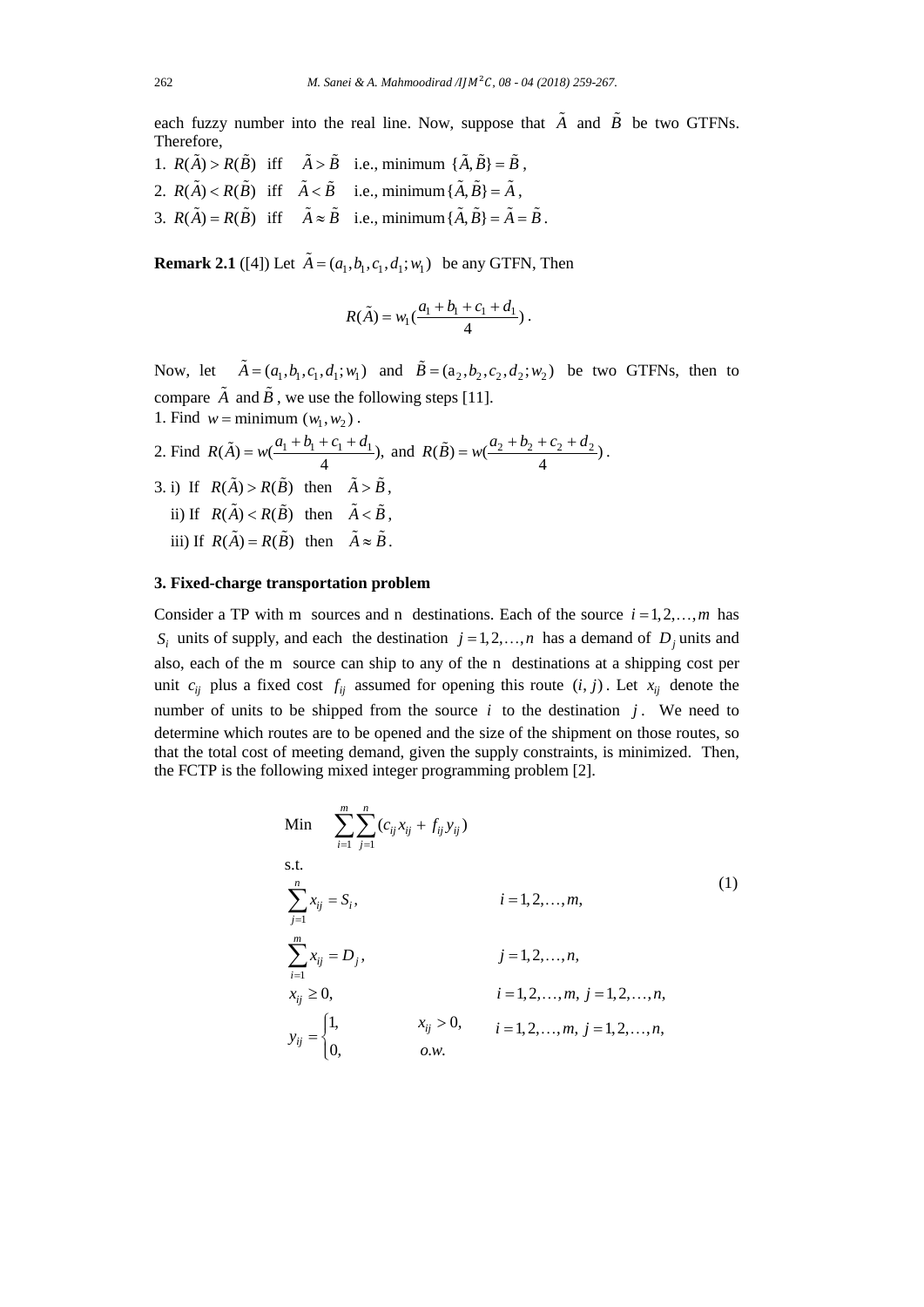where  $c_{ii}$  and  $f_{ii}$  are the real numbers.

Without losing generality, we assume that the TP is balanced. Let TP be unbalanced, then by introducing a dummy source or a dummy destination it can be converted to a balanced TP. Despite of its similarity to the conventional TP, the FCTP is significantly harder to solve because of the discontinuity in the objective function introduced by the fixed costs.

## 3.1 *Fuzzy fixed-charge transportation problem*

Now, we assume that the transportation cost and the fixed cost to open a route  $(i, j)$ denote by  $c_{ij}$  and  $f_{ij}$ , respectively, which are not deterministic numbers, but they are the GTFNs, so, total transportation costs become fuzzy as well. The fuzzy fixed-charge transportation problem (FFCTP) is the following mathematical form:

Min 
$$
\sum_{i=1}^{m} \sum_{j=1}^{n} (\tilde{c}_{ij} x_{ij} \oplus \tilde{f}_{ij} y_{ij})
$$
  
s.t.  

$$
\sum_{j=1}^{n} x_{ij} = S_i,
$$
  
 $i = 1, 2, ..., m,$   

$$
\sum_{i=1}^{m} x_{ij} = D_j,
$$
  
 $j = 1, 2, ..., n,$   
 $x_{ij} \ge 0,$   
 $i = 1, 2, ..., m, j = 1, 2, ..., n,$   
 $y_{ij} = \begin{cases} 1, & x_{ij} > 0, \\ 0, & o.w. \end{cases}$   
 $i = 1, 2, ..., m, j = 1, 2, ..., n,$ 

where,  $\tilde{c}_{ij}$  and  $\tilde{f}_{ij}$  are the GTFNs.

Balinski [2] proposed an approximation solution with heuristic method for the FCTP. This paper tries to develop the Balinski's heuristic method for the FFCTP. To do so, first, suppose that both of the transportation cost and the fixed cost are GTFNs as  $\tilde{c}_{ij}$  and  $\tilde{f}_{ij}$ , respectively, then the Balinski matrix is obtained by formulating a linear version of the FFCTP by relaxing the integer restriction on  $y_{ij}$  in the objective function of model (2) as follows:

$$
y_{ij} = \frac{x_{ij}}{M_{ij}}, \text{ where } M_{ij} = \min\{S_i, D_j\}.
$$

So, the linear version of the FFCTP can be represented as follows:

Min 
$$
\sum_{i=1}^{m} \sum_{j=1}^{n} (\tilde{c}_{ij} \oplus \frac{\tilde{f}_{ij}}{M_{ij}}) x_{ij}
$$
  
s.t. 
$$
\sum_{j=1}^{n} x_{ij} = S_i, \qquad i = 1, 2, ..., m,
$$

$$
\sum_{i=1}^{m} x_{ij} = D_j, \qquad j = 1, 2, ..., n,
$$

$$
x_{ij} \ge 0, \qquad i = 1, 2, ..., m, j = 1, 2, ..., n.
$$
 (3)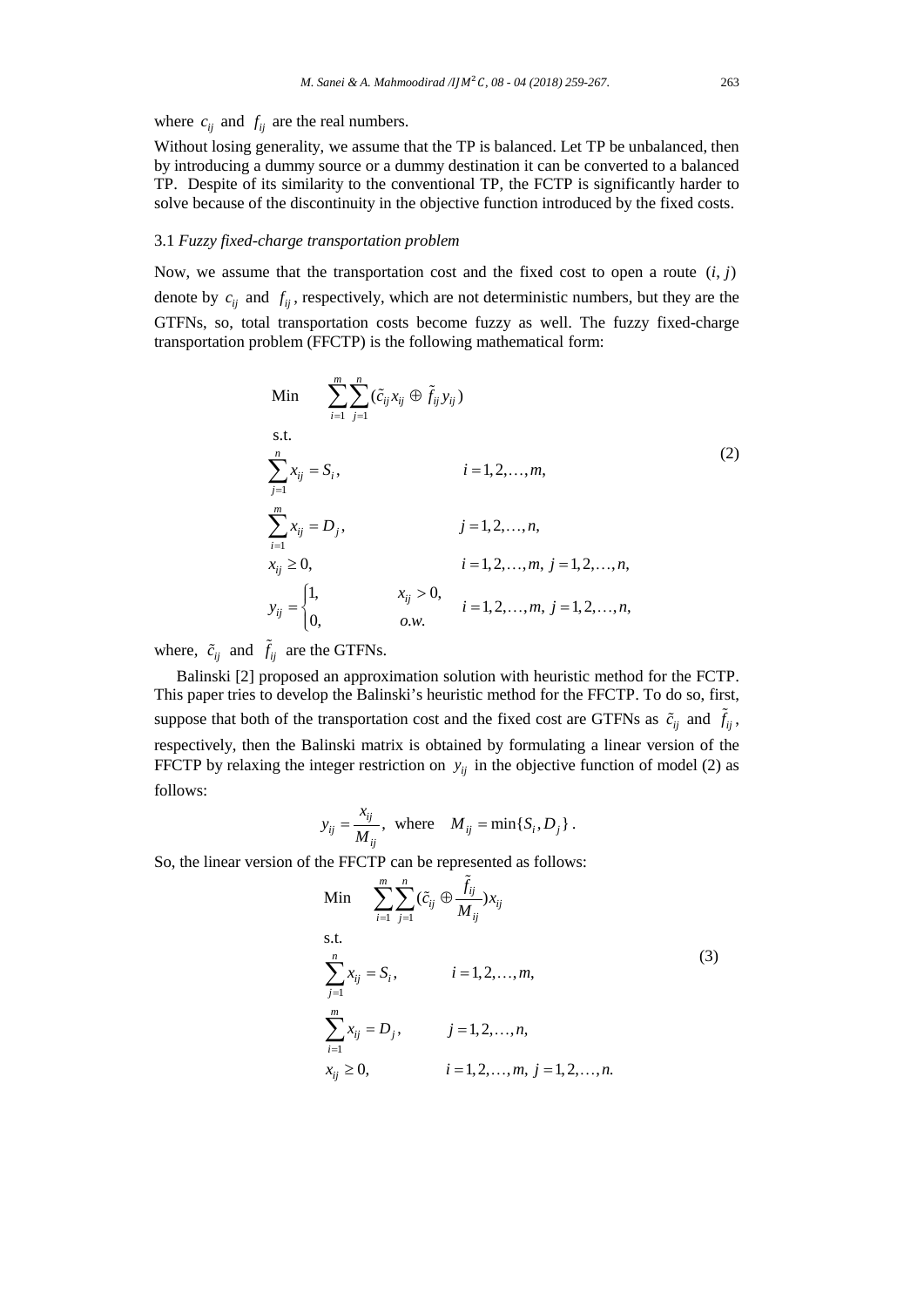We call this "the Approximation Fuzzy Transportation Problem (AFTP)" in which the unit transportation cost is recalculated according to:

$$
C_{ij}=\tilde{c}_{ij}\oplus \frac{\tilde{f}_{ij}}{M_{ij}}.
$$

The AFTP is the classical FTP with the fuzzy transportation costs.

Assume that,  $\{x_{ij}^*\}$  is the optimal solution of the AFTP. It can be easily modified into a feasible solution  $\{x_{ij}, y_{ij}\}\$  of (2) as follows:

$$
x_{ij} = y_{ij} = 0
$$
 if  $x_{ij}^* = 0$ ,

and

$$
x_{ij} = x_{ij}^* \quad \text{and} \quad y_{ij} = 1 \quad \text{if} \quad x_{ij}^* > 0 \,.
$$

**Theorem 3.1** The optimal value of the AFTP provides a lower bound to the optimal objective value of problem (2).

Proof. Let  $\{x_{ij}^*\}$  be an arbitrary optimal solution of the AFTP, and  $\{\overline{x}_{ij}, \overline{y}_{ij}\}$  be an optimal solution for (2), where  $\overline{y}_{ij} = 1$  if  $\overline{x}_{ij} > 0$ . Since  $\{\overline{x}_{ij}\}\$ is a feasible solution of the AFTP, therefore,

$$
\sum_{i=1}^{m} \sum_{j=1}^{n} (\tilde{c}_{ij} \oplus \frac{\tilde{f}_{ij}}{M_{ij}}) x_{ij}^{*} \le \sum_{i=1}^{m} \sum_{j=1}^{n} (\tilde{c}_{ij} \oplus \frac{\tilde{f}_{ij}}{M_{ij}}) \overline{x}_{ij} = \sum_{i=1}^{m} \sum_{j=1}^{n} (\tilde{c}_{ij} \overline{x}_{ij} \oplus \frac{\tilde{f}_{ij}}{M_{ij}} \overline{x}_{ij})
$$
  

$$
\le \sum_{i=1}^{m} \sum_{j=1}^{n} (\tilde{c}_{ij} \overline{x}_{ij} \oplus \frac{\tilde{f}_{ij}}{\overline{x}_{ij}} \overline{x}_{ij}) \qquad \text{Since} \qquad \overline{x}_{ij} \le M_{ij}
$$
  

$$
= \sum_{i=1}^{m} \sum_{j=1}^{n} (\tilde{c}_{ij} \overline{x}_{ij} \oplus \overline{f}_{ij} \overline{y}_{ij}) \qquad \text{Since} \qquad \overline{y}_{ij} = 1 = \frac{\overline{x}_{ij}}{\overline{x}_{ij}}.
$$

**Theorem 3.2** Suppose that  ${\{\overline{x'}_{ii}, \overline{y'}_{ii}\}}$  is an arbitrary feasible solution of the FFCTP. Then, the objective value of  ${\overline{x'}_{ii}, \overline{y'}_{ii}}$  of (2) provides an upper bound to the optimal value of (2).

**Proof.** Its Proof is straightforward.

**Corollary 3.1** According to the above theorems, the optimal value of the FFCTP  $(\tilde{Z}_{FFCTP}^*)$  is between the optimal value of the AFTP  $(\tilde{Z}_{AFTP}^*)$  and the objective value of an arbitrary feasible solution of the FFCTP  $(\tilde{Z}_{FFCTP})$  . That is,

$$
Z_L^* = \tilde{Z}_{AFTP}^* \leq \tilde{Z}_{FFCTP}^* \leq \tilde{Z}_{FFCTP} = \tilde{Z}_U^*.
$$

**Corollary 3.2** Let  $\{x_{ij}, y_{ij}\}$  be a feasible solution of (2), and using this solution  $\tilde{Z}_L^* = \tilde{Z}_U^*$ . Then  $\{x_{ij}, y_{ij}\}$  is an optimal solution of (2) and  $\tilde{Z}_L^* = \tilde{Z}_{FFCTP}^* = \tilde{Z}_U^*$ .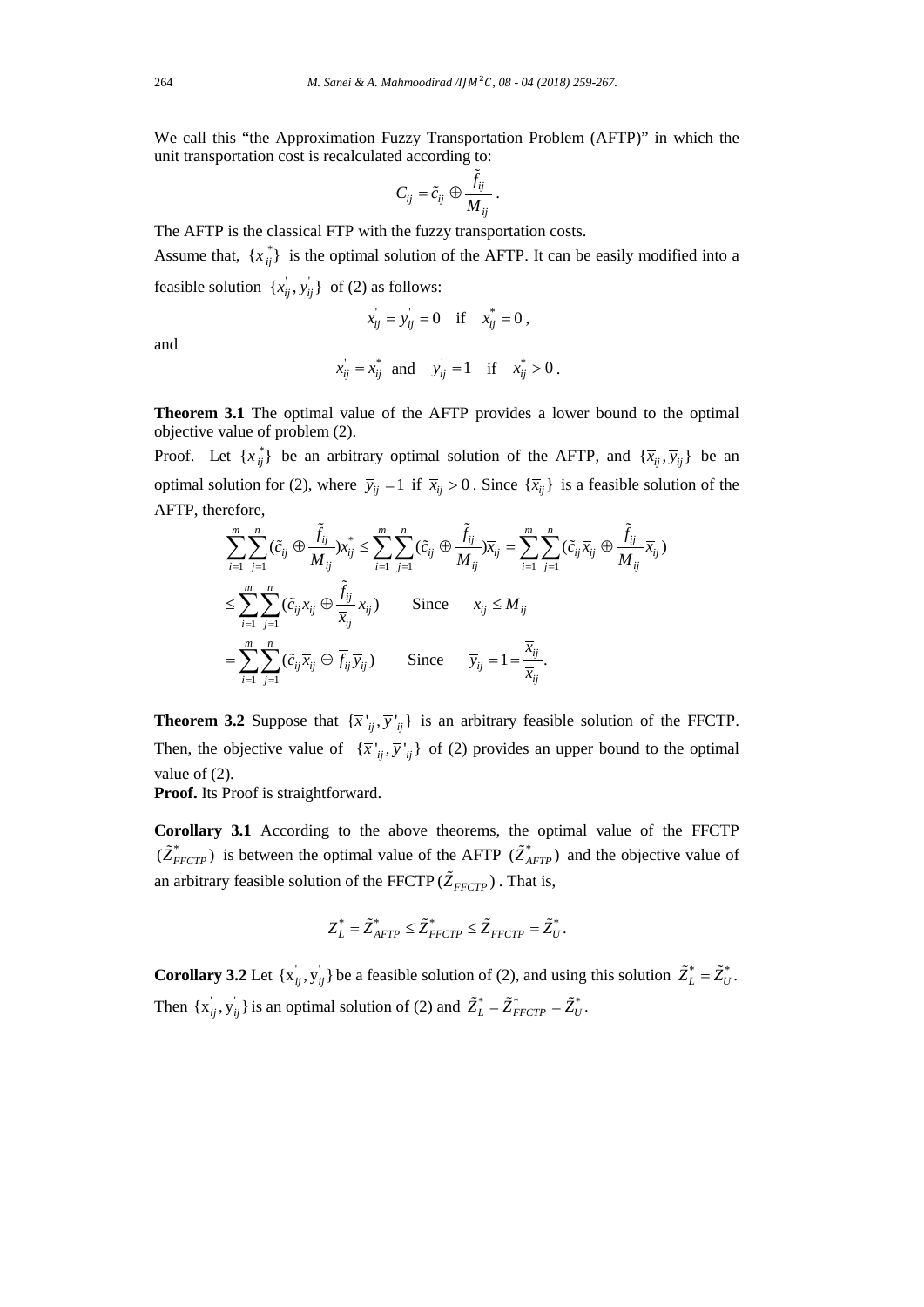# **4. The solution scheme**

In this section, a method is proposed as the best approximation method, to find an approximation solution to the optimal solution of the FFCTP. Its steps are as follow:

**Step1.** Convert the given the FFCTP into the FTP as the AFTP by using the following formula:

$$
\tilde{C}_{ij} = \frac{\tilde{f}_{ij}}{M_{ij}} \oplus \tilde{c}_{ij} \text{ where } M_{ij} = \min\{S_i, D_j\}.
$$

**Step2.** Apply one of the well-known methods, as such generalized north-west corner method, the generalized fuzzy least-cost method, or the generalized fuzzy Vogel's approximation method (Kaur & Kumar, 2012) to obtain an initial basic feasible solution of the AFTP.

Step3. Apply fuzzy modified distribution method (Kaur & Kumar, 2012) to obtain a fuzzy optimal solution of the AFTP.

**Step4.** Provide a lower bound  $(\tilde{Z}_L^*)$  on the optimal value of the FFCTP  $(\tilde{Z}_{FFCTP}^*)$ according to the theorem 1, by calculating the optimal value of the AFTP.

**Step5.** Provide an upper bound  $(\tilde{Z}_U^*)$  on the optimal value of the FFCTP  $(\tilde{Z}_{FFCTP}^*)$ according to theorem 2, by calculating the objective value of an arbitrary feasible solution of the FFCTP.

## **5. Numerical example**

Suppose that a company has three factories in three different cities of 1, 2 and 3. The goods of these factories are assembled and sent to the major markets in the three other cities. The demand  $(S_i, i=1,2,3)$ , supply  $(D_i, j=1,2,3)$  for the cities and the transportation cost associated with each route  $(i, j)$  are given by the Table 1. Let's also assume that there is a fixed cost in this transportation problem. Namely, the cost of sending no units along route  $(i, j)$  is zero; but any positive shipment incurs a fixed cost plus a cost proportional to the number of unites transported. Notice that both quantities of the transportation cost  $(\tilde{c}_{ii}, i, j = 1,2,3)$  and the fixed cost  $(\tilde{f}_{ii}, i, j = 1,2,3)$  are fuzzy numbers in this example as shown by the Table 1.

|            | $D_1 = 10$                                    | $D_2 = 30$                        | $D_2 = 10$                         |
|------------|-----------------------------------------------|-----------------------------------|------------------------------------|
| $S_1 = 15$ | $S_2 = 20$                                    | ((1,2,5,9;0.4),(7,9,13,20;0.3))   | ((2,5,8,18,0.5),(3,8,18,28,0.1))   |
| $S_2 = 20$ | $S_3 = 15$                                    | ((3,5,8,12;0.2),(8,13,17,20;0.4)) | ((7,9,13,28,0.4),(6,18,25,40,0.2)) |
| $S_3 = 15$ | $((11, 12, 20, 27, 0.5), (0, 3, 8, 10, 0.2))$ | ((0,5,10,15;0.8),(5,7,18,23;0.5)) | ((4,5,8,11;0.6), (7,17,20,28;0.3)) |
|            |                                               |                                   |                                    |

Table1. The fuzzy transportation costs and the fuzzy fixed costs for the numerical example.

The above problem is balanced, because 3 3 1 *j=1*  $b_i = \sum D_j = 50$ *i j*  $S_i = \sum D$  $\sum_{i=1}^{n} S_i = \sum_{j=1}^{n} D_j = 50$ . A lower and upper bounds

both for the fuzzy optimal value of the FFCTP in the given example by using the approximation method, proposed in section 5, can be obtained as follows.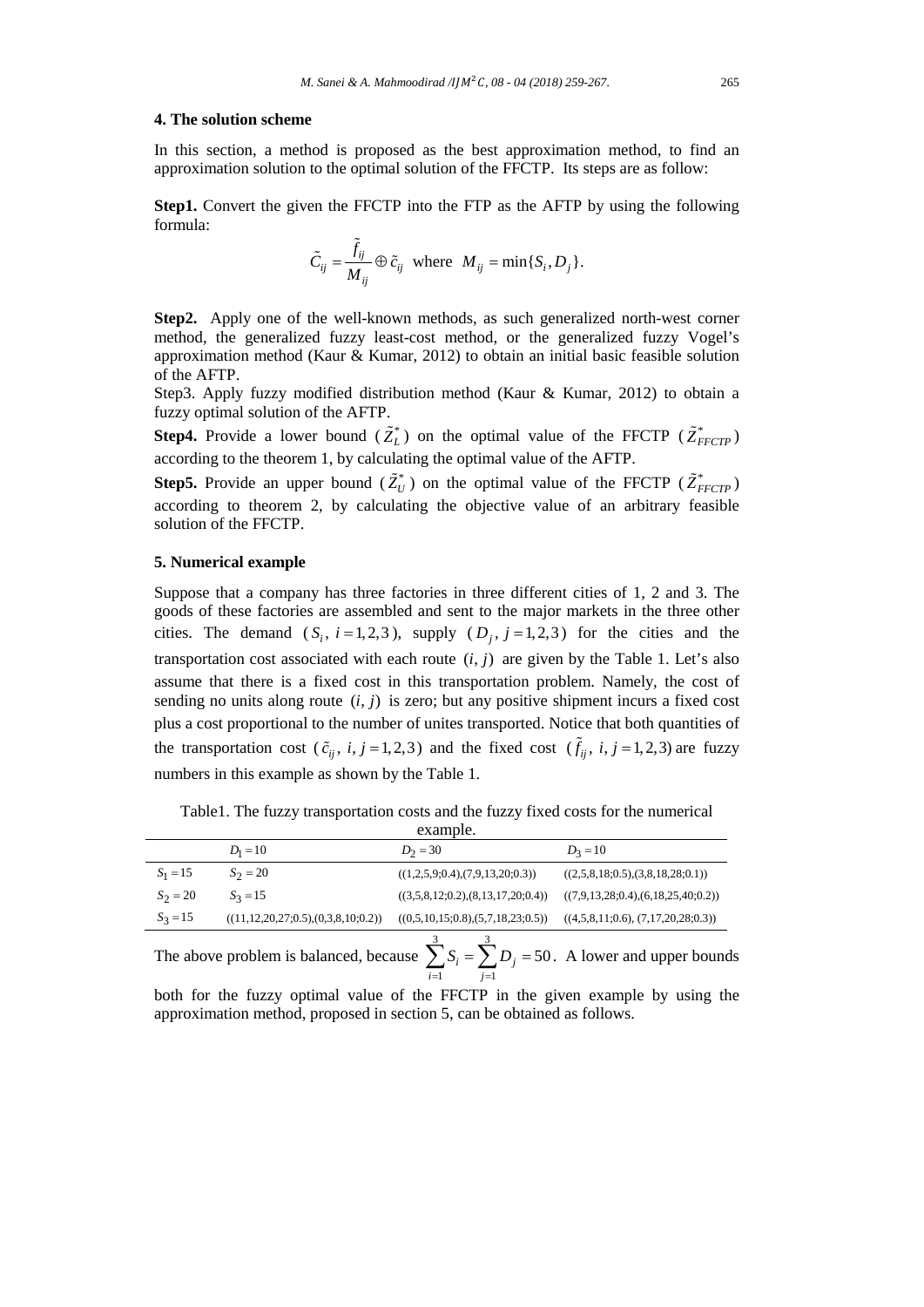Step1. The transportation Table with fuzzy quantities for the cost of the problem using *ij*  $\ddot{y}$  –  $\frac{1}{\sqrt{1}}$   $\cup$   $\dot{c}_{ij}$ *ij*  $\tilde{C}_{ii} = \frac{f_{ij}}{f} \oplus \tilde{c}$ *M*  $\tilde{C}_{ii} = \frac{\tilde{f}_{ij}}{I} \oplus \tilde{c}_{ii}$  is shown in Table2:

|            | $D_1 = 10$                  | $D_2 = 30$                     | $D_3 = 10$                 |
|------------|-----------------------------|--------------------------------|----------------------------|
| $S_1 = 15$ | (1.3, 4.5, 9.8, 20, 0.3)    | (1.47, 2.6, 5.87, 10.33; 0.3)  | (2.3, 5.8, 9.8, 20.8, 0.1) |
| $S_2 = 20$ | (8.2, 9.5, 12.9, 27.3; 0.5) | (3.4, 5.65, 8.85, 13; 0.2)     | (7.6, 10.8, 15.5, 32; 0.2) |
| $S_3 = 15$ | (11, 12.3, 20.8, 28, 0.2)   | (0.33, 5.47, 11.2, 16.53; 0.5) | (4.7, 6.7, 10, 13.8, 0.3)  |

Table2. The transportation table of numerical example.

**Step2.** The initial solution of the AFTP with the generalized north-west corner method is shown in Table3:

Table3. The initial solution of numerical example.

|            | $D_1 = 10$ | $D_2 = 30$ | $D_3 = 10$ |
|------------|------------|------------|------------|
| $S_1 = 15$ | 10         |            |            |
| $S_2 = 20$ |            | 20         |            |
| $S_3 = 15$ |            |            | 10         |

**Step3.** We use the generalized fuzzy modified distribution method, to find the fuzzy optimal value of the AFTP. The value of the fuzzy dual variable  $\tilde{u}_i$  and  $\tilde{v}_i$  are computed with  $\tilde{u}_i \oplus \tilde{v}_j = \tilde{c}_{ij}$ , for any basic cell, we have:

 $\tilde{u}_1 \oplus \tilde{v}_1 = (1,3,4.5,9.8;0.3), \quad \tilde{u}_1 \oplus \tilde{v}_2 = (1.47,2.6,5.87,10.33;0.3),$  $\tilde{u}_2 \oplus \tilde{v}_2 = (3.4, 5.65, 8.85, 13; 0.2), \quad \tilde{u}_3 \oplus \tilde{v}_2 = (0.33, 5.47, 11.2, 16.53; 0.5),$  $\tilde{u}_3 \oplus \tilde{v}_3 = (4.7, 6.7, 10, 13.8; 0.3).$ To solving the above fuzzy system of equation, we set  $\tilde{u}_1 = (0,0,0,0;1)$ , therefore,

 $\tilde{u}_1 = (1.3, 4.5, 9.8, 20; 0.3),$   $\tilde{v}_2 = (1.47, 2.6, 5.87, 10.33; 0.3),$ 

 $\tilde{u}_2 = (-6.93, -0.22, 6.25, 11.53; 0.2), \quad \tilde{u}_3 = (-10, -0.4, 8.6, 15.06; 0.3),$ 

 $\tilde{v}_3 = (-10.36, 1.4, 7.1, 14.7; 0.3).$ 

To compute  $\tilde{d}_{ij} = \tilde{C}_{ij} \oplus (\tilde{u}_i \oplus \tilde{v}_j)$ , for each non-basic cell, we have:

$$
\tilde{d}_{21} = (-23.33, -6.55, 8.62, 32.93; 0.2), \quad \tilde{d}_{31} = (-24.06, -6.1, 16.7, 36.7; 0.2),
$$

 $\tilde{d}_{13} = (-12.7, -1.3, 8.4, 31.16; 0.1), \quad \tilde{d}_{23} = (-18.63, -2.55, 13.7, 49.29; 0.2),$ 

Since  $R(\tilde{d}_{ij}) \ge 0$ ,  $\forall i, j$ , therefore, this solution is optimal.

**Step4.** A lower bound  $(\tilde{Z}_L^*)$  on the optimal value of the FFCTP  $(\tilde{Z}_{FFCTP}^*)$  by calculating the optimal value of the AFTP is as follows:

$$
\tilde{Z}_L^* = 10\tilde{C}_{11} + 5\tilde{C}_{12} + 20\tilde{C}_{22} + 5\tilde{C}_{32} + 10\tilde{C}_{33} = (137, 265.35, 460.35, 732.3; 0.2).
$$

**Step5.** An upper bound ( $\tilde{Z}_U^*$ ) on the optimal value of the FFCTP ( $\tilde{Z}_{FFCTP}^*$ ) by calculating the objective value of the initial feasible solution of the FFCTP, obtained in step 2, is as follows: